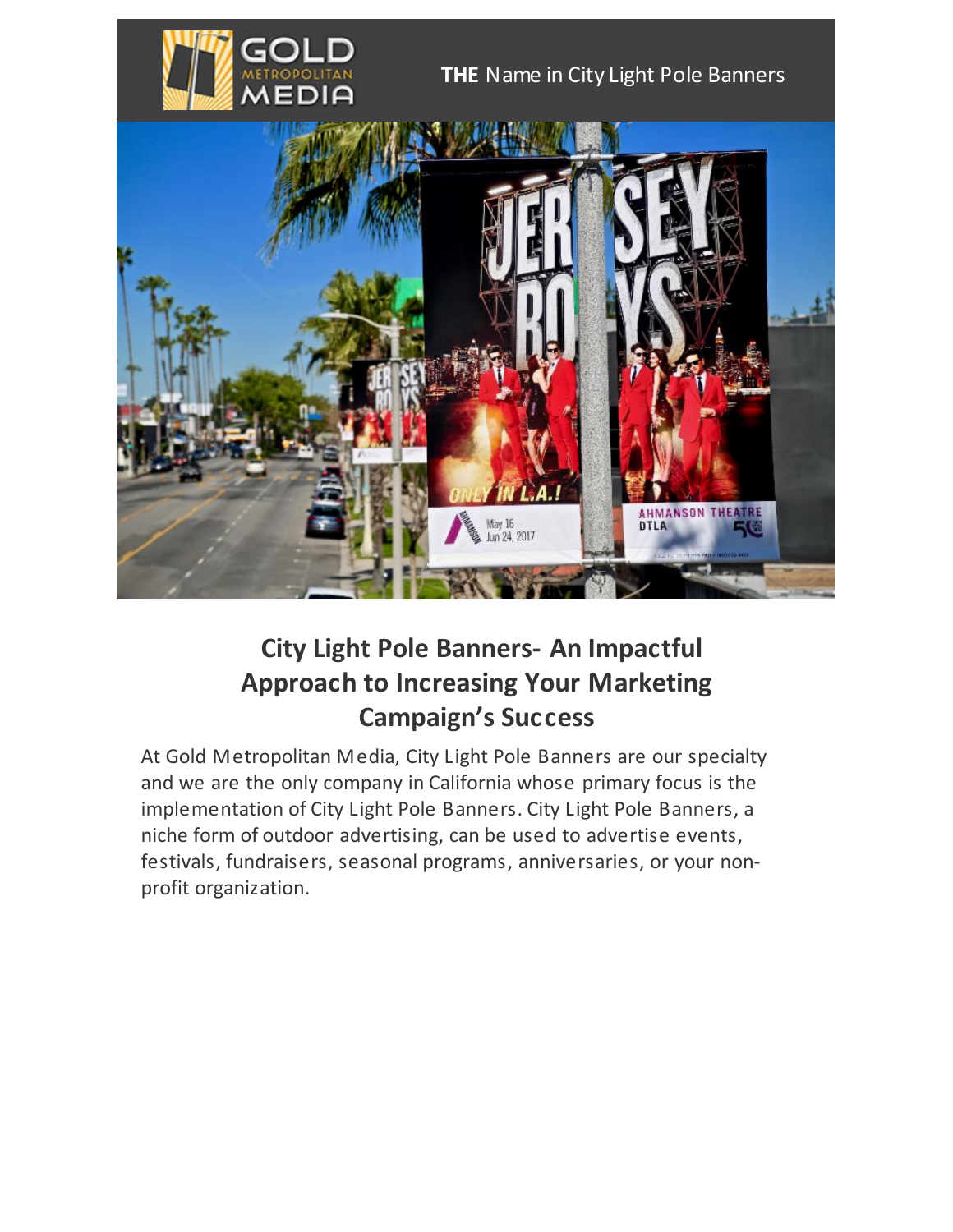

With an increase in outdoor advertising trends, advertising on City Light Pole Banners offers a unique alternative to traditional outdoor advertising. Studies show captivating outdoor advertising leads to a strong consumer response. Common responses include searching online for information about an advertiser or event, talking with others about the advertisement, and visiting the advertiser's website or social media websites. Unlike other forms of advertising, outdoor advertising cannot be put down or turned off.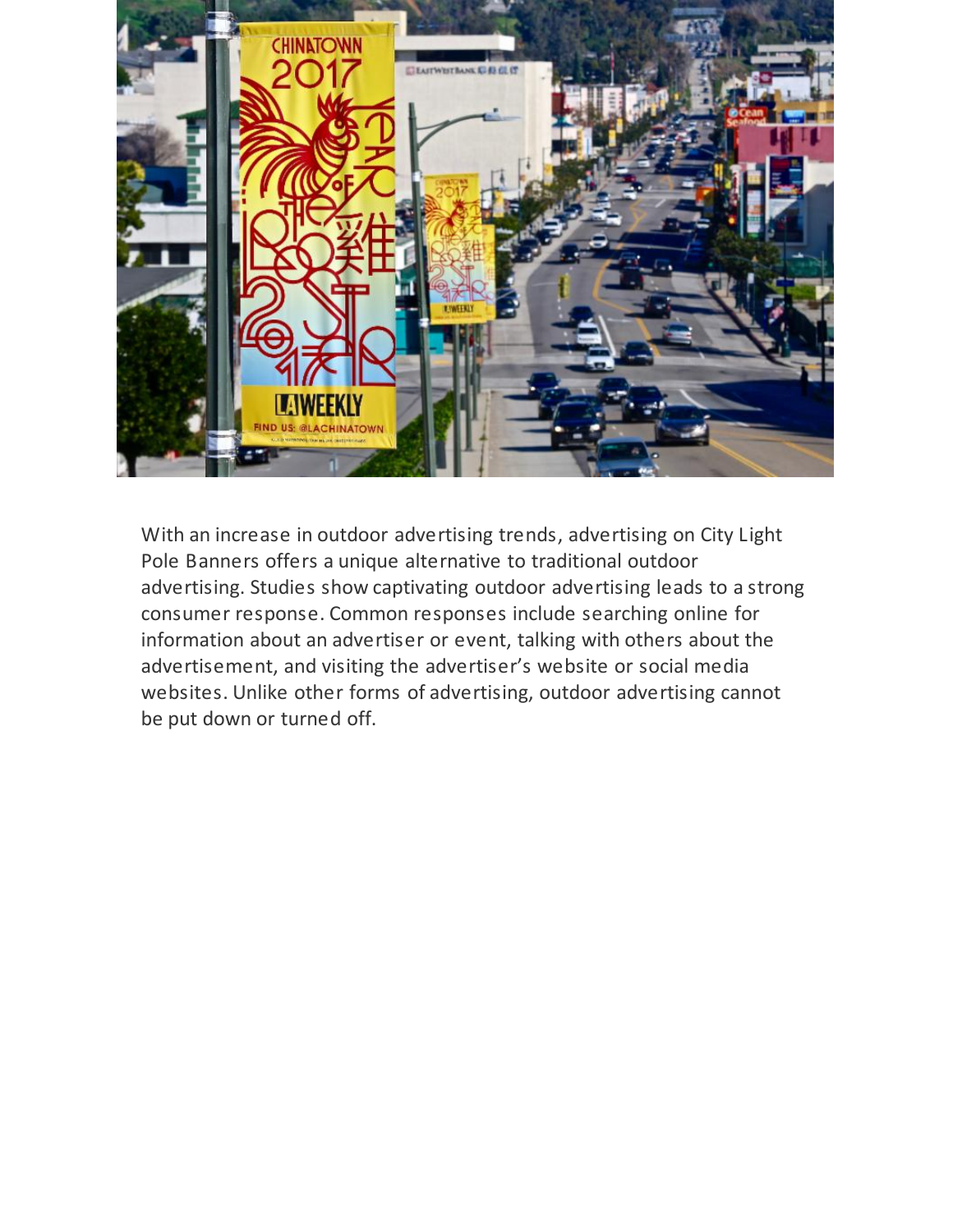

We create and install City Light Pole Banner campaigns in the leading outdoor advertising markets, including Los Angeles and San Francisco. As the leading experts in reaching everyday commuters on busy streets throughout California, we believe the repetition of a marketing message creates a streetscape impression that is impossible to ignore. Using analytical data,our team can also determine the number of impressions your banners make on busy commuters. What better way to ensure your integrated marketing campaign'ssuccess? Contact us to learn more about how we can help with your next marketing campaign!



**Contact Us Today! (800)755-9GMM**

Website: [www.goldmetropolitan.com](http://www.goldmetropolitan.com/)

Email: [info@goldmetropolitan.com](mailto:info@goldmetropolitan.com?subject=email query)